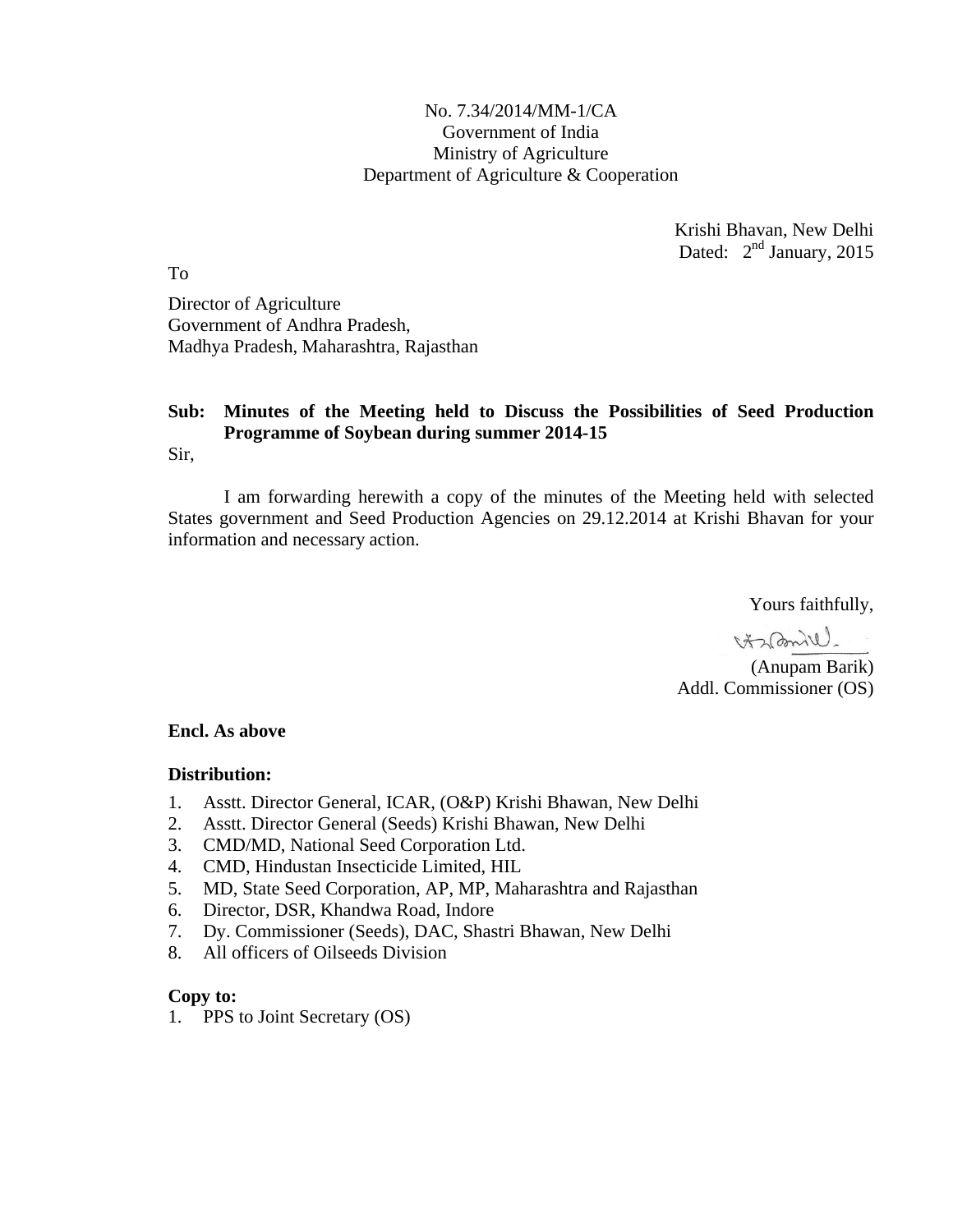#### **Minutes of the Meeting held on 29.12.2014 at 03:00 pm to Discuss the Possibilities of Seed Production Programme of Soybean during Summer 2014-15.**

A meeting was held on 29<sup>th</sup> December, 2014 at 03:00 PM in Mahalanobis Hall, Krishi Bhawan under the chairmanship of Joint Secretary (Oilseeds) to discuss the possibilities of seed production programme of soybean during Summer 2014-15. List of participants is appended.

Joint Secretary (Oilseeds) in his initial remarks pointed out that there is a likelihood of seed shortage in soybean during kharif 2015 due to unfavorable climatic condition in kharif 2014 and earlier during kharif 2013. He enquired about the position of soybean seed availability during the current season. He urged that States and Seed Agencies must take-up additional seed production programme of soybean during summer 2014-15 for use in kharif 2015.

ADG (O&P), ICAR supported the above observation and urged the State governments and Central and State Seed Production Agencies to make special efforts in this direction. Director (I&Q), Department of Agriculture, Maharashtra made a brief presentation on the planned seed production programme on soybean during summer 2014-15. He informed that the position of soybean seed availability would be better than last year. The following important issues/recommendations emerged during the discussion:

- Department of Agriculture, Maharashtra pointed out that the department in collaboration with MSSC, Maharashtra has a target to produce about 12,000 qtls of soybean seed during summer 2014-15. The State has advocated for use of farms saved seed through special campaigns and the same will be continued during kharif-2015.
- NSC informed that they have produced about 1.65 lakh qtls. of soybean seed during kharif 2014 and has a target to produce soybean seed in about 350 ha during summer 2014-15 in Andhra Pradesh.
- HIL informed that they too have a small programme of about 250 ha to produce soybean seed during summer 2014-15 in Tamil Nadu, however, this will depend on the timely reduction of soil moisture level due to continuous rains currently experienced by the State.
- The States and Seed Agencies emphasized on the need of enhanced financial support for summer seed production of soybean as the crop yield will be reduced to about 2-4 qtls from the normal average of about 10.00 qtls per ha.
- MSSC, Maharashtra informed that their summer soybean seed production programme is being planned to be taken up in Andhra Pradesh for which support from State government of Maharashtra may be made available. MSSC also raised the issue of higher price of Breeder Seed and non-supply of BS by the SAUs.
- As regards the quality of seed is concerned, it was reported by all that the quality of soybean seed would be better than that of last year.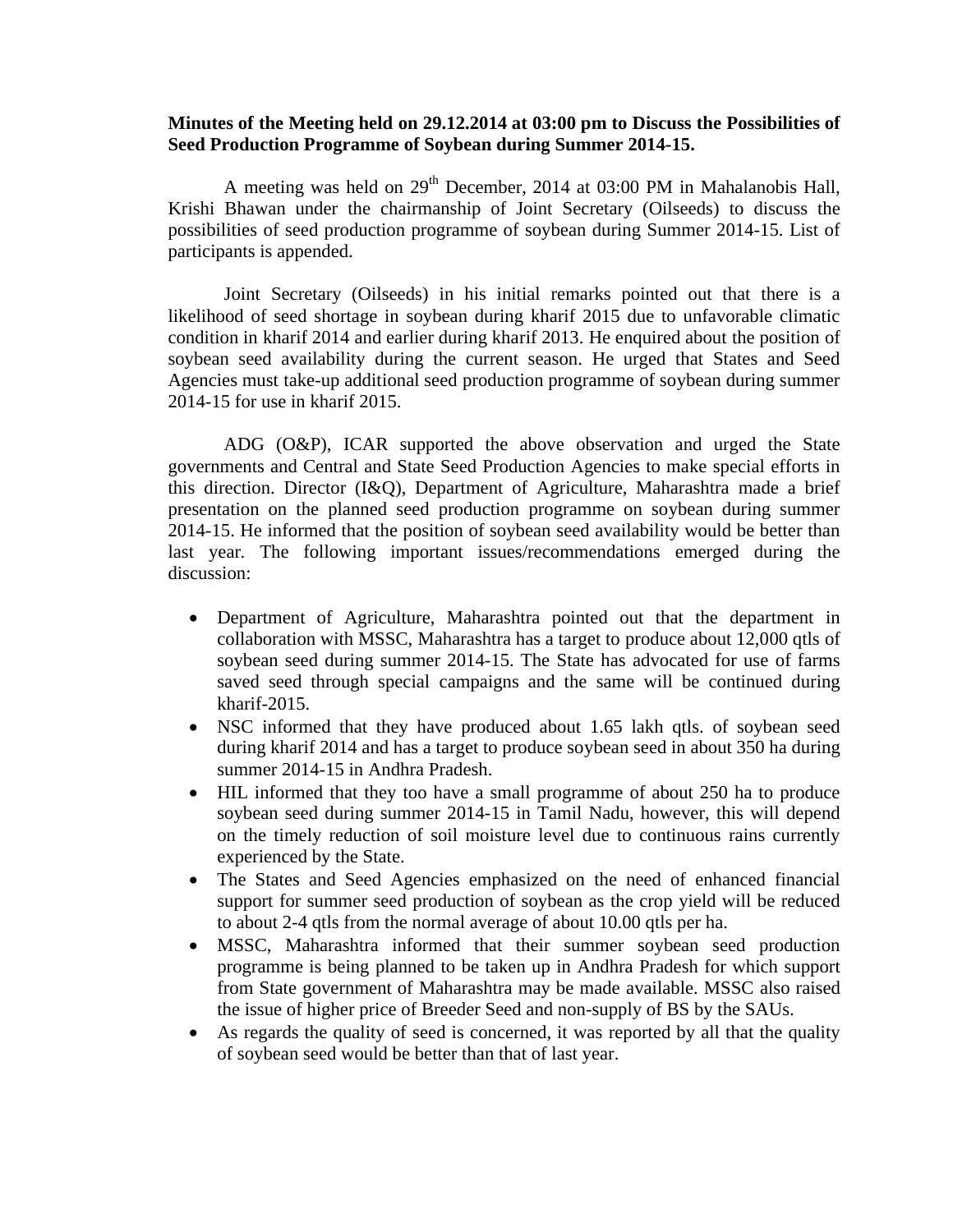The following recommendations were arrived at the meeting:

- 1. The State governments of Maharashtra, Andhra Pradesh, Karnataka and Madhya Pradesh should make all out efforts to produce soybean seed during summer 2014- 15 to reduce the expected shortfall of soybean seed during kharif 2015. The support provided under demonstration may be utilized to give additional benefit to the farmers to compensate the expected low yield during off-season. States may submit proposals for additional area under crop demonstrations.
- 2. Central and State Seed Corporations should tie-up with the respective States and organize soybean seed production programme during summer 2014-15 on larger areas.
- 3. ICAR may examine the fixation of rate of Breeder Seed of certain crops so as to make them reasonable.
- 4. Cases of non-supply of Breeder Seed should be brought to the notice of ADG (Seeds) with a copy to ADG (O&P), Seeds and concerned Division of DAC.

The meeting ended with vote of thanks to the chair.